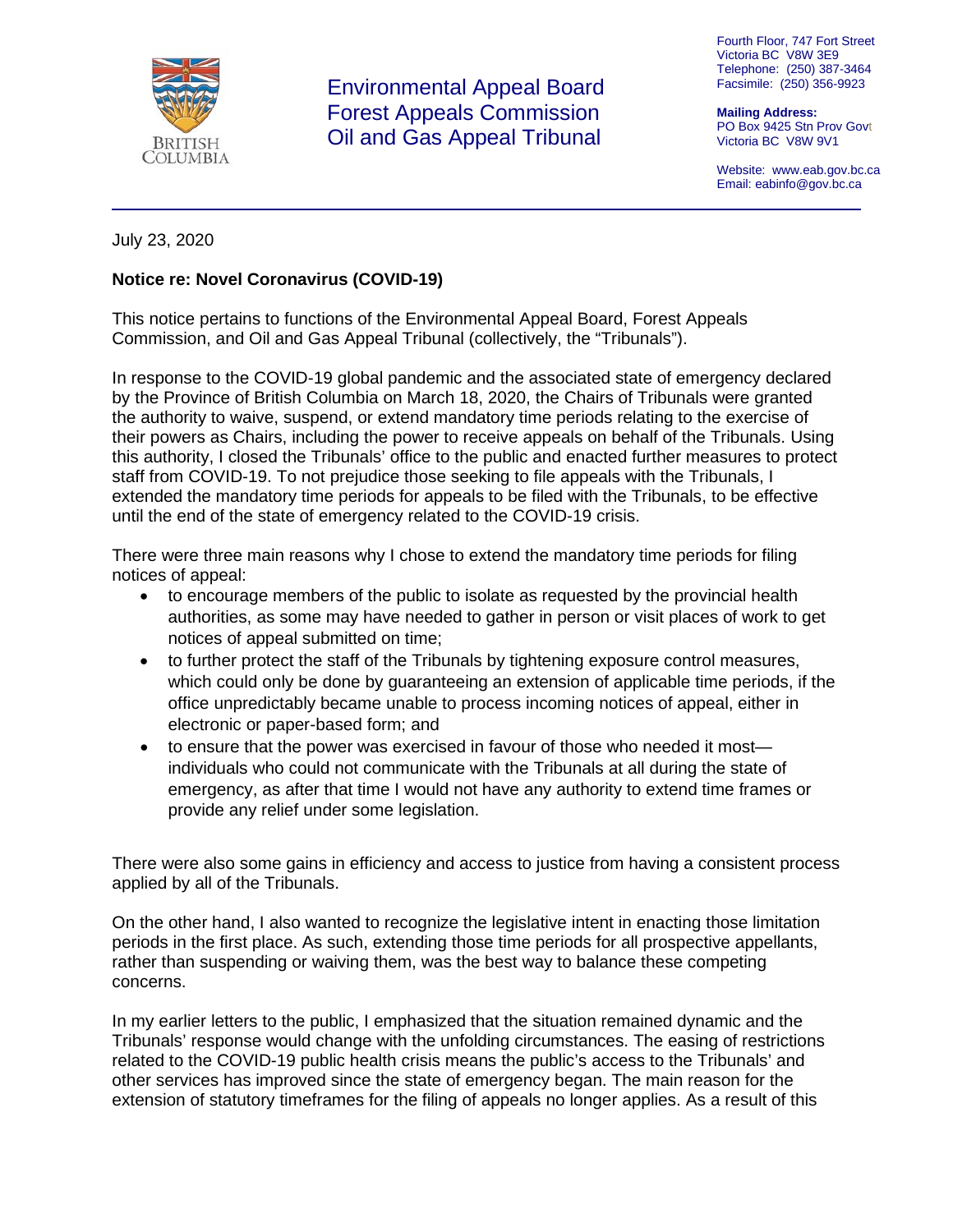change, the Tribunals will cease to automatically extend the statutory due date for any legislated timeframes for decisions, once the Tribunals' office becomes publicly accessible once again, on July 27, 2020.

Those who wish to apply for an extension of the statutory timeframe should do so, whether for a further extension beyond those automatically granted up to July 27, 2020 or for an initial extension of a newly-made decision. Given the complexity associated with extending different due dates at different times, the following table illustrates the automatic extensions already granted:

The Tribunals may need to adjust their response to the pandemic as circumstances dictate so I encourage members of the public to contact the Tribunals via telephone or email with any questions or concerns. The telephone number is listed on the letterhead and the email addresses are:

- [eabinfo@gov.bc.ca](mailto:eabinfo@gov.bc.ca) for the Environmental Appeal Board,
- [facinfo@gov.bc.ca](mailto:facinfo@gov.bc.ca) for the Forest Appeals Commission, and
- [ogatinfo@gov.bc.ca](mailto:ogatinfo@gov.bc.ca) for the Oil and Gas Appeal Tribunal.

Sincerely,

D. Whiller

**Darrell Le Houillier, Chair** Environmental Appeal Board Forest Appeals Commission Oil and Gas Appeal Tribunal